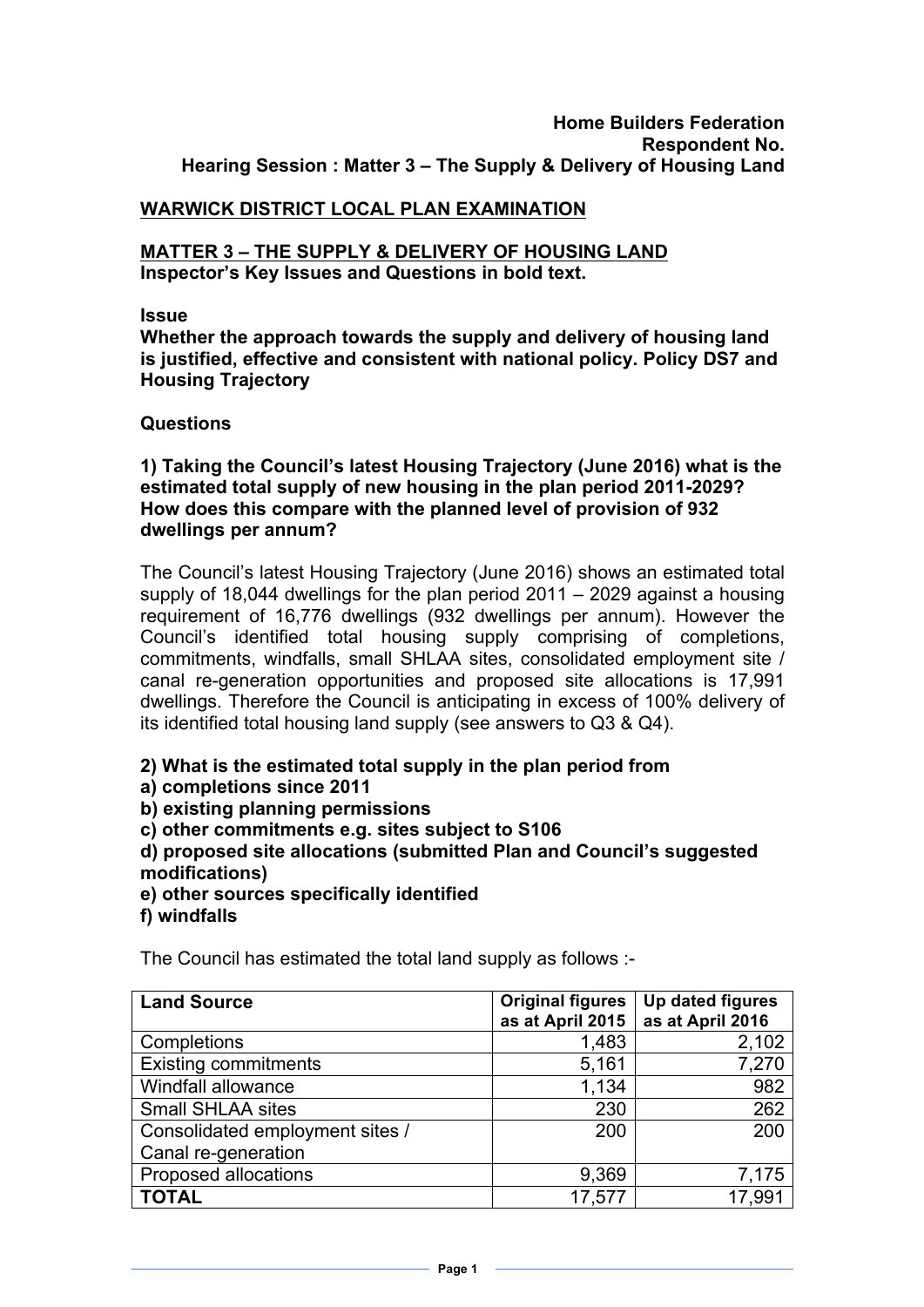### **3) What are the assumptions about the scale and timing of supply and rates of delivery from these various sources? Are these realistic? Has there been any discounting of sites with planning permission for example?**

The HBF does not comment on the merits or otherwise of individual sites. Therefore the following comments are based on the figures provided by the Council and as such our representation is submitted without prejudice to any further comments made by other parties on the delivery rates and availability of specific sites. It is essential that the Council's assumptions on lead-in times and delivery rates are realistic as evidenced by historical empirical data and supported by parties responsible for delivering these sites.

It is noted that the only discounting undertaken is a 10% lapse rate for small SHLAA sites. There is no discounting of existing commitments, consolidated employment sites / canal re-generation or proposed allocations (see answer to Q4).

### **4) How has flexibility been provided in terms of the supply of housing? Are there other potential sources of supply?**

Only limited flexibility has been provided from a 7.2% contingency of 1,215 dwellings on the overall housing land supply (17,991 dwellings in land supply minus 16,776 dwellings housing requirement) plus 10% lapse rate (29 dwellings) on small SHLAA sites. The DCLG presentation slide from the HBF Planning Conference in September 2015 illustrates a 10 – 20% nonimplementation gap together with a 15 – 20% lapse rate (see below). This slide also suggests "*the need to plan for permissions on more units than the housing start / completions ambition*".



Extract from slide presentation "DCLG Planning Update" by Ruth Stanier Director of Planning - HBF Planning Conference Sept 2015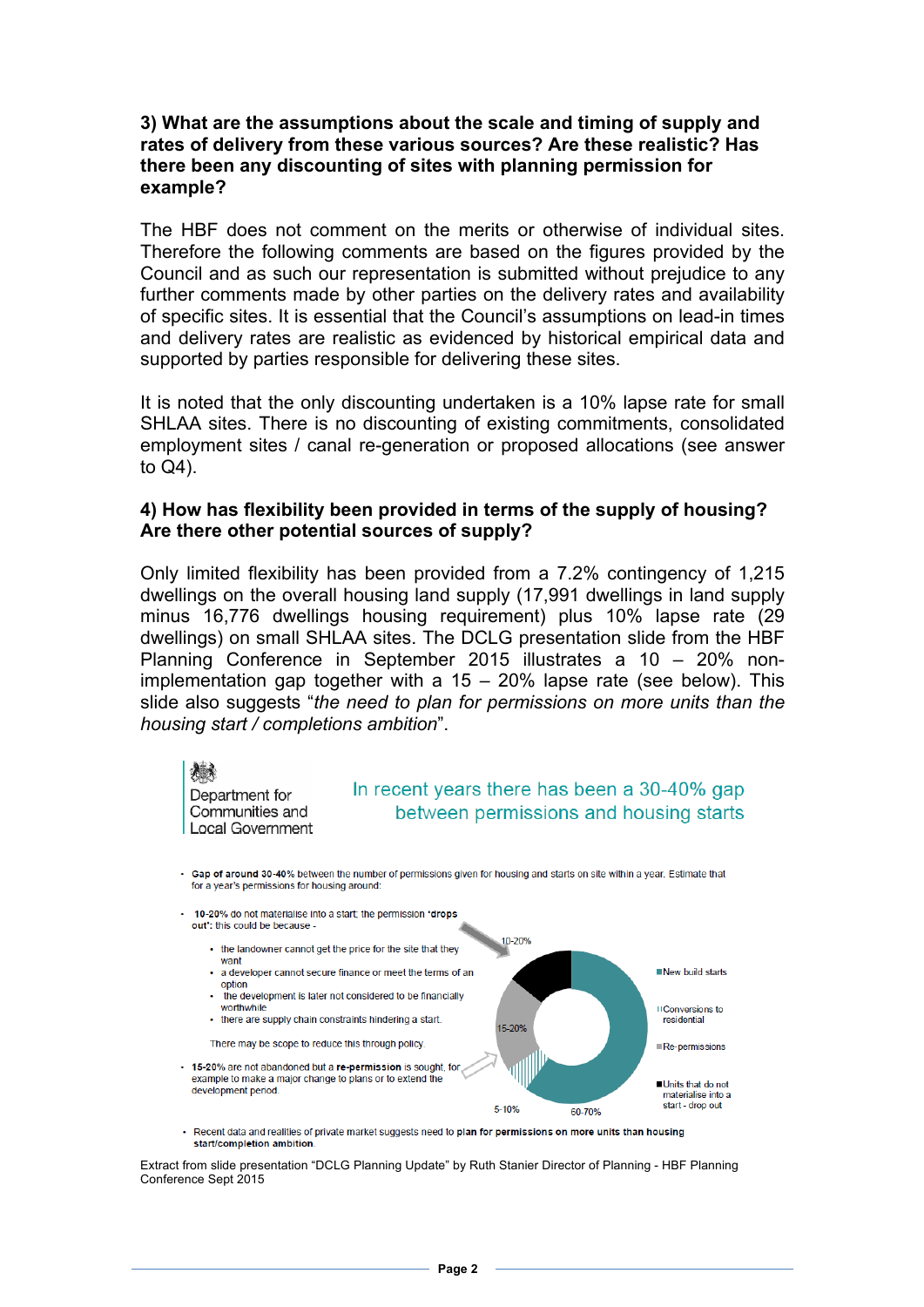Whilst it is acknowledged that this presentation slide shows generic percentages across England the Council should provide robust evidence to demonstrate that 1,244 dwellings provides sufficient headroom in the proposed housing land supply for Warwick.

The recently published Local Plans Expert Group (LPEG) Report also recommends that "*the NPPF makes clear that local plans should be required not only to demonstrate a five year land supply but also focus on ensuring a more effective supply of developable land for the medium to long term (over the whole plan period), plus make provision for, and provide a mechanism for the release of, developable Reserve Sites equivalent to 20% of their housing requirement, as far as is consistent with the policies set out in the NPPF"*  (para 11.4 of the LPEG Report)*.* Therefore a potential source of land supply may be provided if the safeguarded land identified in Policy DSNew1 and Policy DSNew2 came forward earlier within the plan period rather than beyond the plan period. This potential land supply could be confirmed in the next 5 years on completion of the early review of the Plan.

#### **5) Has there been persistent under delivery of housing? In terms of a buffer for a five year supply of housing sites, should this be 5% or 20% in relation to para 47 of the NPPF? How should the level of completions since 2011 be taken into account? What would the requirement be for a five year supply including a buffer?**

There has been persistent under delivery of housing. The HBF agrees with the Council's use of a 20% buffer in the calculation of its 5 YHLS. The level of completions since 2011 should be compared to the annualised housing requirement of 932 dwellings per annum for the period. Any shortfall should be recouped as soon as possible in the next 5 years (NPPG ID 3-035- 20140306)). The 20% buffer should be added to the annualised requirement and the shortfall.

Using this methodology the Council calculates the requirement for 5 year period 2016/17 – 2021/22 is less than 5 years and 2017/18 – 2022/23 is 5.18 years (assuming that the Council's estimated number of completions of 1,157 in 2016/17 is correct). If the Local Plan proceeds to adoption during 2017 the 5 YHLS calculation should be re-calculate to establish that the assumptions about completions in 2016/17 are correct.

**6) Should the annual housing requirement figure be staggered to reflect the need for additional site allocations to meet unmet needs in Coventry and realistic lead in times (see Appendix 4 to Council's Housing Supply Topic Paper June 2016) i.e. a lower figure in the early years of the plan period, increasing later? If so what would be a reasonable basis for the annual figures? Should the early years be based on OAN for Warwick? How would this affect the requirement for a five year supply?**

The HBF concurs with the Council's preference for 5 YHLS calculation based on an annualised housing requirement, Sedgefield approach to shortfalls and 20% buffer (see para 38 of Housing Topic Paper). However 5 YHLS of 5.18 years with a margin of only 302 dwellings is somewhat precarious. Even more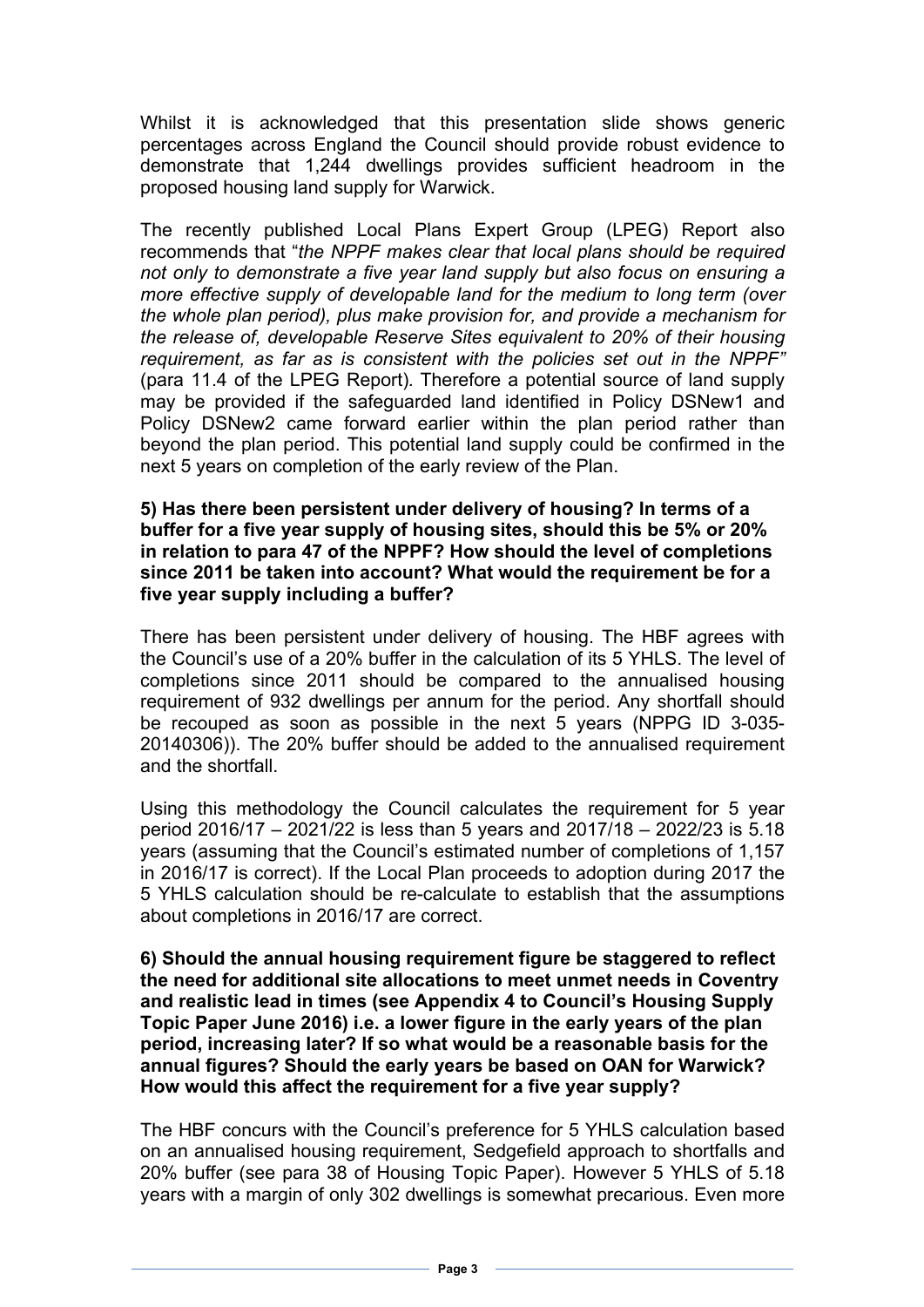so if the Council cannot justify lead in times, delivery rates, limited application of lapse rates and inclusion of C2 uses in the completions. Any calculation of housing supply should be formed in terms of the requirement it is seeking to meet. The OAHN does not include a separate C2 component so it is inappropriate to include C2 uses in the land supply calculation. The C2 units included in the completion figures should be removed from the housing land supply.

In order to provide greater headroom to the Council's 5 YHLS position the HBF suggests that more housing sites are allocated and / or a firmer commitment to an early review together with the early release of safeguarded land as reserve sites.

However if an alternative stepped trajectory approach is considered appropriate then the Council's proposal in Appendix 4 is reasonable. This proposal uses 720 dwellings per annum for the period 2011/12 – 2014/15 representing the housing requirement figure previously agreed by the Coventry & Warwickshire HMA authorities and set out in the submitted Local Plan. Thereafter the annualised housing requirement figure is 993 dwellings per annum. Shortfalls are recouped as per Sedgefield. The 20% buffer is applied to these shortfalls and annualised housing requirement. The 5 YHLS is 5.5 years. The use of 720 dwellings per annum rather than OAHN for Warwick alone of 600 dwellings per annum means at least some contribution to Coventry's unmet housing needs is met in the early years of the plan. This proposal is not dis-similar to the Stratford upon Avon Inspector's approach which uses a lower annualised housing requirement for the period 2011 – 2016 (para 317 of Stratford upon Avon Inspector's Final Report). It is arguable that a similar approach in Warwick provides some consistency across the HMA in meeting Coventry's unmet needs.

# **7) Would the Local Plan realistically provide for a five year supply on adoption? Will a five year supply be maintained?**

Currently both calculations undertaken by the Council demonstrate 5 YHLS on adoption of either 5.18 years (302 dwellings) or 5.5 years (808 dwellings). Whilst the HBF do not comment on the merits or otherwise of individual sites other parties may be able to demonstrate that the Council's assumptions about the land supply are not robust thereby reducing the supply below 5 years on adoption and questioning the Council's ability to maintain a 5 YHLS throughout the plan period. Therefore the HBF would advocate as large a contingency as possible especially given that the housing requirement is a minimum not a maximum figure.

# **8) In overall terms would the Local Plan realistically deliver the number of dwellings required over the plan period?**

In overall terms the Warwick Local Plan may not deliver the number of dwellings needed over the plan period. There is a question mark over the level of OAHN / housing requirements for the Coventry & Warwickshire HMA, Warwick District itself and beyond the HMA in Birmingham therefore there is no certainty about the number of dwellings required to be delivered over the